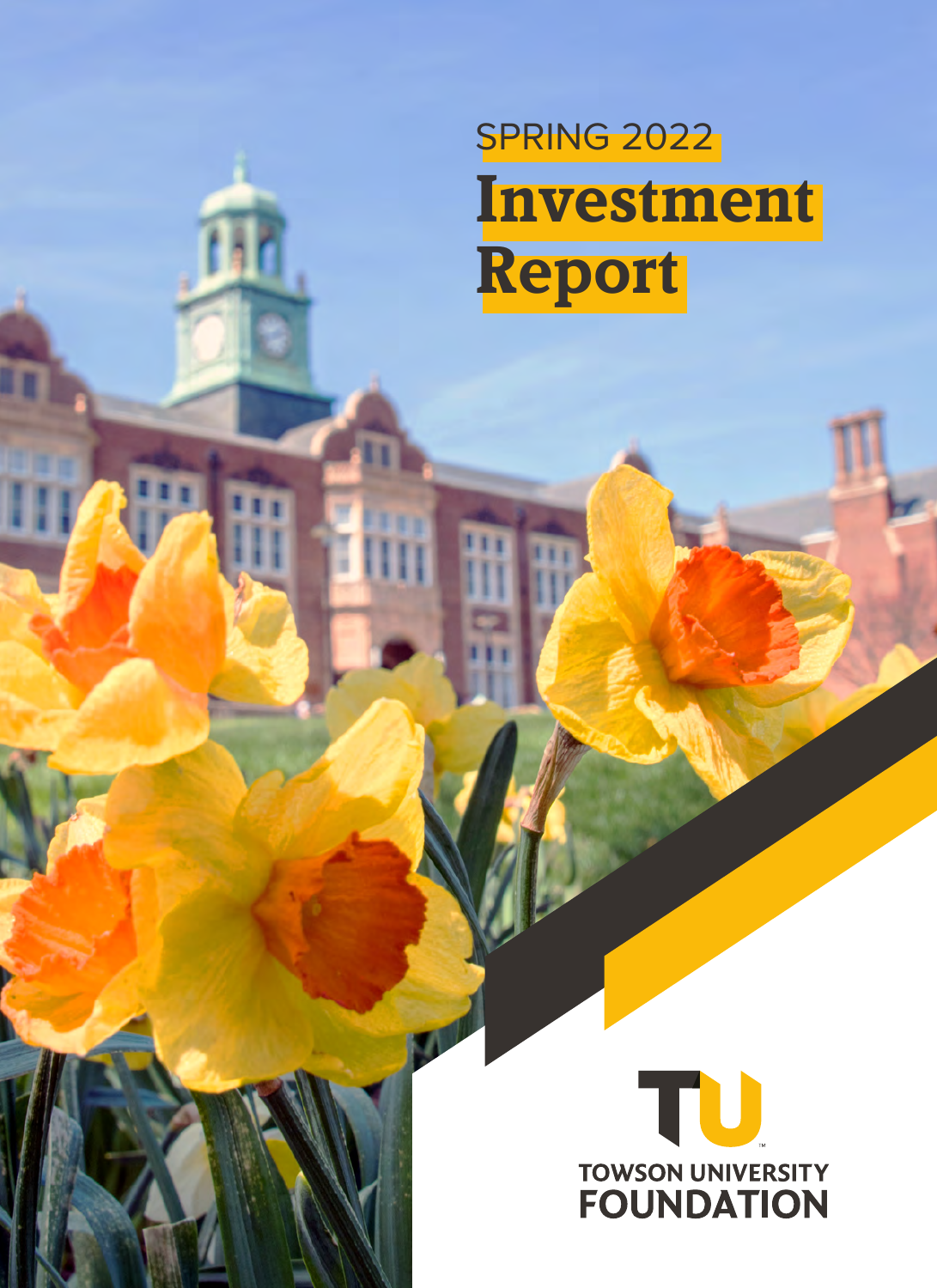

For 50 years, the Towson University Foundation (TUF) has been supporting university initiatives and has delivered more than 10,000 scholarship awards totaling nearly \$20 million. Over the last two years, it has been an honor to serve as investment committee chair after many years as a foundation board member. Success metrics continue to be in our favor thanks to the board, Marquette Associates and of course, our generous donors.

In the 1990s, friends of the university and I began conversations about honoring the first Black graduates of Towson University. Within two years, The Barnes-Harris Endowment became a reality. Being engaged from the fund's inception provided me with the unique opportunity to understand and appreciate vision, investment, growth and how, managed properly, assets can potentially pay dividends eternally. TUF was much smaller then, simpler and less complex. In fact, money markets were paying 5–7%, and we owned little beyond U.S. stocks and government bonds. Times have certainly changed as has our committee, external partnerships and portfolio composition. As an alumnus, being involved during TU's greatest growth years has been energizing, especially considering the TU brand maturity, campus expansion, broadening diversity and growth of educational opportunities.

Front and center in the nonprofit investment universe today is ESG awareness and social responsibility. From an investment perspective, ESG consideration involves employing environmental, social and governance factors to evaluate companies and risks and explore opportunities. As a committee, we have developed an ESG-aware strategy and an ESG model to honor specific donor interests.

As we entered 2022, we appeared to be headed toward a more normal environment. Now, the world is challenged with a new and unexpected black swan event. While economics, politics and financial uncertainties prevail, the investment committee must be vigilant in maintaining the investment process through ongoing consultant engagement, continuing our education and maintaining the open architecture investment environment that brought the TUF to this point. We will continue to collaborate, leverage our collective experiences and look forward to the next 50 years.

Sincerely,

Ira Cox '88 TUF Investment Committee Chair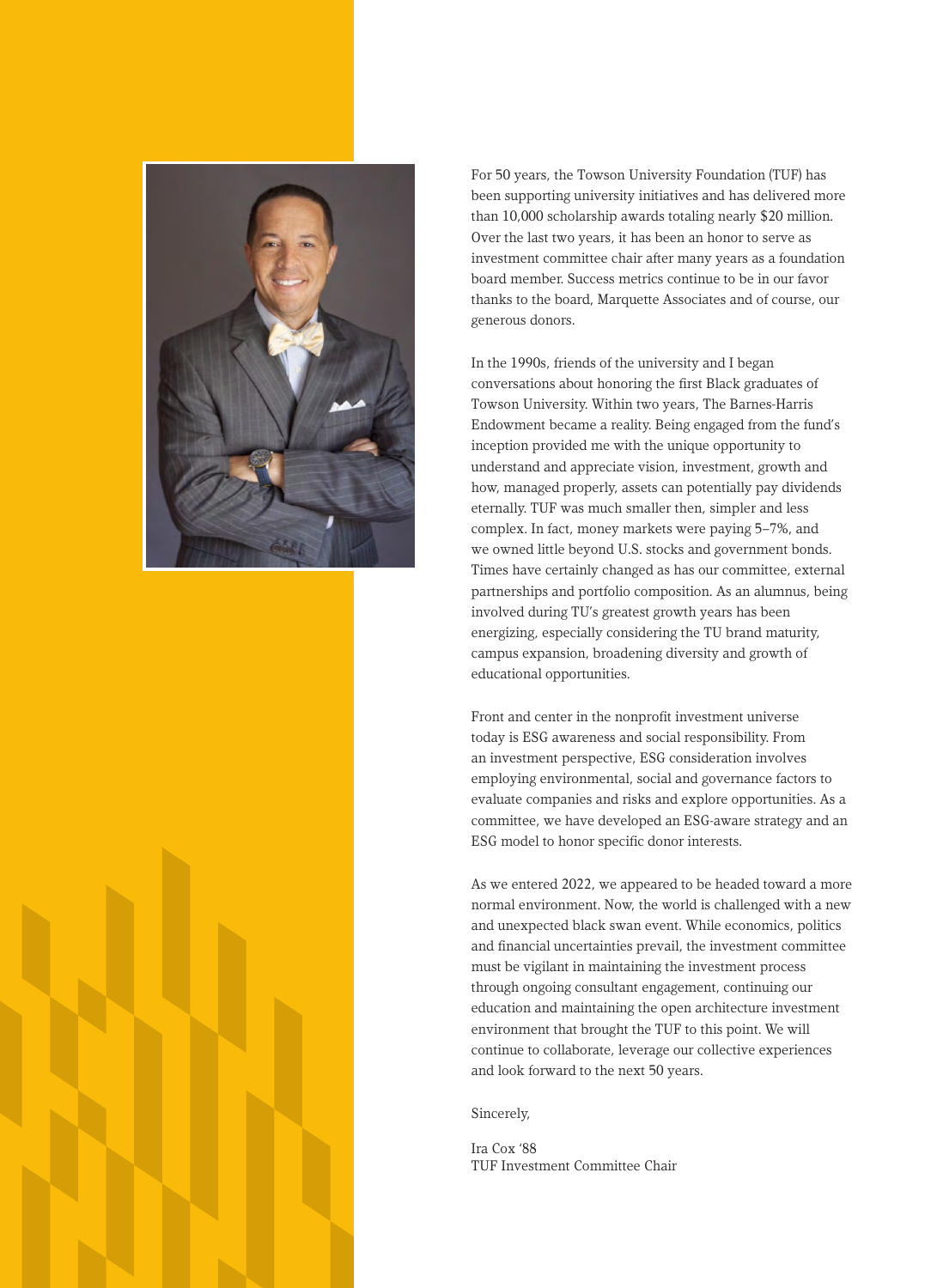

# Computing for Young Girls— Benefits from TUF

Presented in partnership with the nonprofit organization *Girls Who Code*, and with support from the **Towson University Foundation** and the College of Education, *Computing for Young Girls* promotes equity in computing and education and focuses on underrepresented minorities, including women, students with special needs and those from low-income or refugee families. The program also fosters diverse teacher education by encouraging underserved women to consider choosing education and computing in education as a future career path.

The *Girls Who Code Club* is a free, after-school program for 6–12th grade girls. Beginning in February 2020, the pilot program was offered to 20 girls from the greater Baltimore area in seven, two-hour sessions. Since that time, five more *Girls Who Code Club* gatherings have been held. In fall 2021, the *Girls Who Code*  and *Robotics Club* explored robotics for the first time using new VEXcode VR software. During the sessions, the girls created a series of codes to clean the coral reef in VEXcode VR and participated in numerous missions. The girls also coded various projects including a "Draw a House Challenge," which included creating code to instruct a VR robot to draw a house.

## **Impact on TU students**

TU undergraduate and graduate students were invited to join the project. Five, including four preservice teachers and a doctoral student, served as session assistants and planners, facilitators for online interactions, data collectors and student recruiters, co-presenters to groups and organizations, and research assistants.

In spring 2022, the TU-COE *Girls Who Code Club* will become a regular TU program, sustained through the College of Education at TU.

**CLUB COORDINATOR:** Mahnaz Moallem, professor of learning technology and research and chair of the Department of Educational Technology and Literacy at Towson University **PROJECT LEADER:** Qing Li, educational technology professor at Towson University

*4* Total clubs over two years



#### 95 girls served from Maryland to Texas



50+% from marginalized/ minority groups



**60+ coding projects completed** with focus on important social issues



Role Model Talk: Chris Stephenson, Computer Science Education Program at Google



**24 sessions+** online sessions continue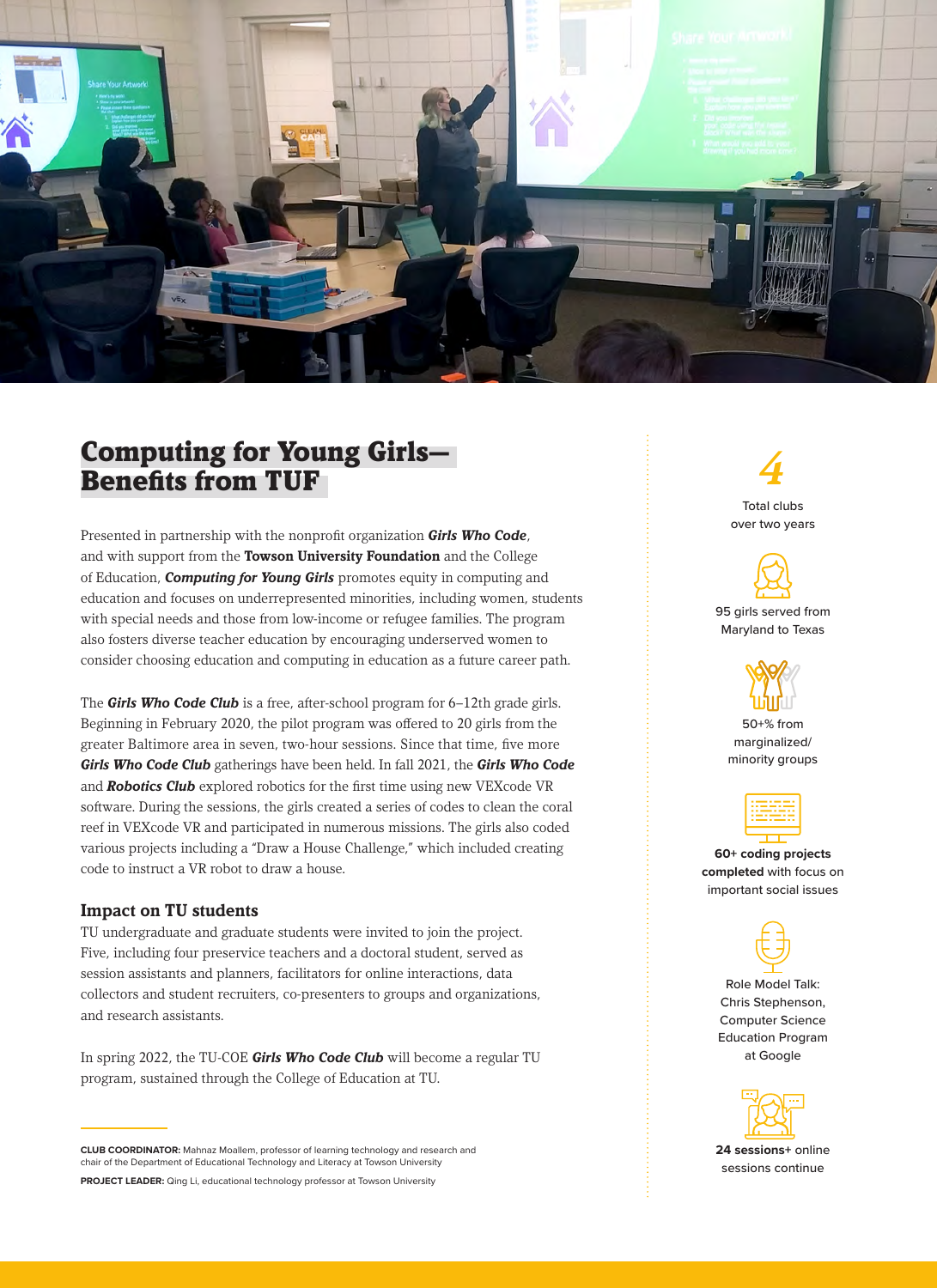## **2021 Achievements**

- Established ESG goals and fossil fuel divestment philosophy
- Divested direct fossil fuel exposure from fixed income portfolio
- Allocated \$5 million to a dedicated ESG equity manager
- 10-year performance ranks in the top 7th percentile

## **ESG Report**

• No direct fossil fuel investments

- 6% allocation to ESG managers
- 100% ESG endowment for interested donors

## **Asset Allocation**



## **Performance Results: TU Foundation Strong Net-of-Fee Results**

|                                        | <b>Performance ending December 31, 2021</b> |        |          |         |  |
|----------------------------------------|---------------------------------------------|--------|----------|---------|--|
|                                        | 1-Year                                      | 3-Year | 5-Year   | 10-Year |  |
| <b>TU Foundation Endowment</b>         | 15.1%                                       | 15.8%  | 11.5%    | 10.3%   |  |
| Policy Index                           | 13.9%                                       | 154%   | $11.0\%$ | 10.5%   |  |
| Peer Ranking*<br>$(1=Best, 100=Worst)$ | 32                                          | 32     | 24       | 13      |  |

• TUF ranks in the top 13th percentile over 10 years against peers (after first 6 months of FY 2022).

*\*Source: InvMetrics All E&F \$50 million–\$250 million \*\*Five years ending June 30, 2021; relative to policy benchmark*

# **Strong Risk-Adjusted Returns\*\***

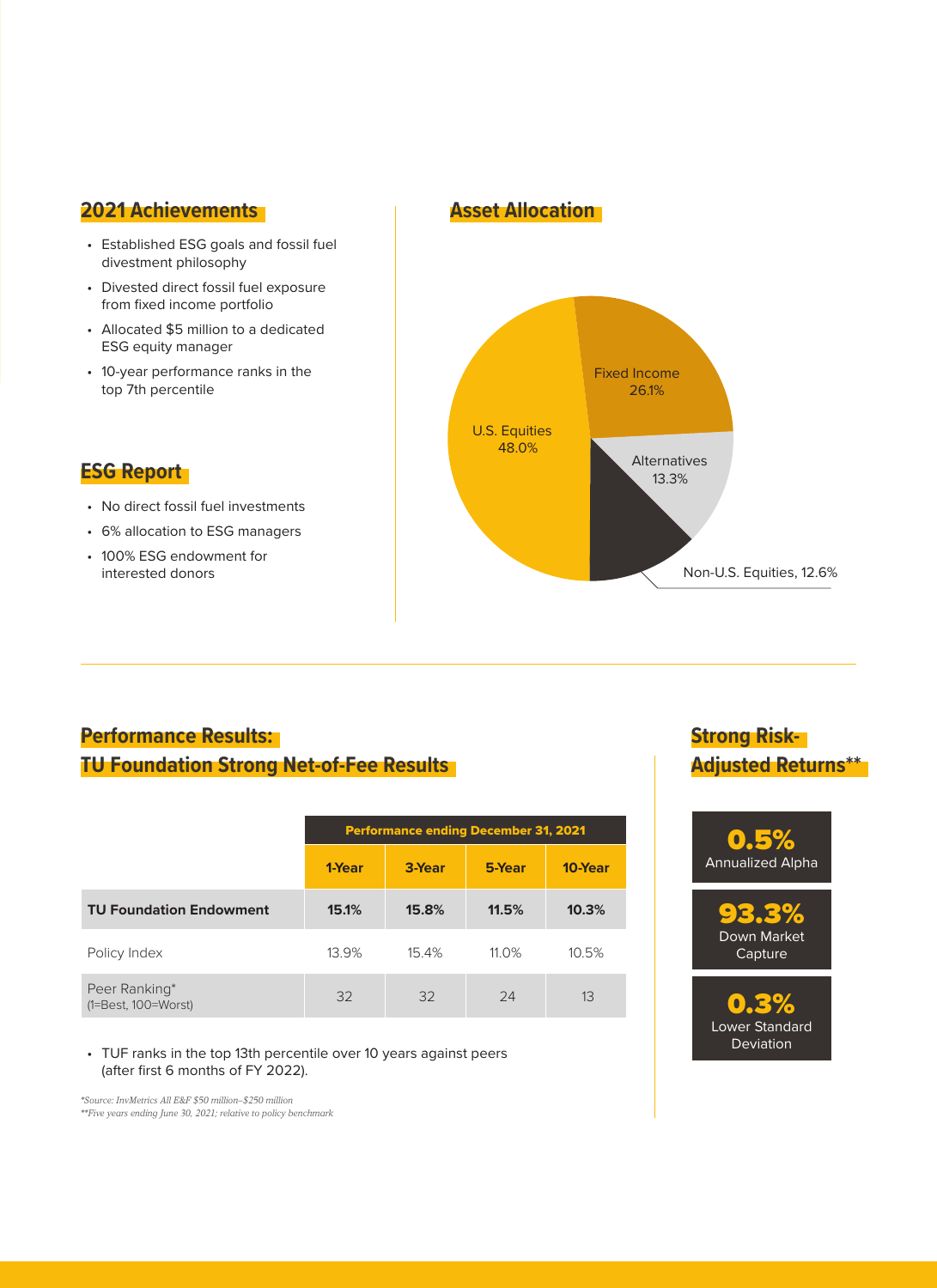

# **Return Summary Ending December 31, 2021**



## **Endowment Growth by FY**



# **NACUBO FY 2021 Results: TU Foundation Outperforms**

|                                                  | <b>Performance ending June 30, 2021</b> |        |        |         |  |
|--------------------------------------------------|-----------------------------------------|--------|--------|---------|--|
|                                                  | 1-Year                                  | 3-Year | 5-Year | 10-Year |  |
| <b>TU Foundation Endowment</b>                   | 28.5%                                   | 11.9%  | 11.5%  | 9.3%    |  |
| NACUBO: All Public Colleges & Universities       | 30.3%                                   | 11.9%  | 11.2%  | 9.3%    |  |
| NACUBO: \$51 Million to \$100 Million Endowments | 26.6%                                   | 11.1%  | 10.5%  | 8.0%    |  |

• TUF outperforms all public colleges and universities by 1% over a 10-year time period.

• TUF outperforms peers of a similar size by 1.3% over a 10-year period.